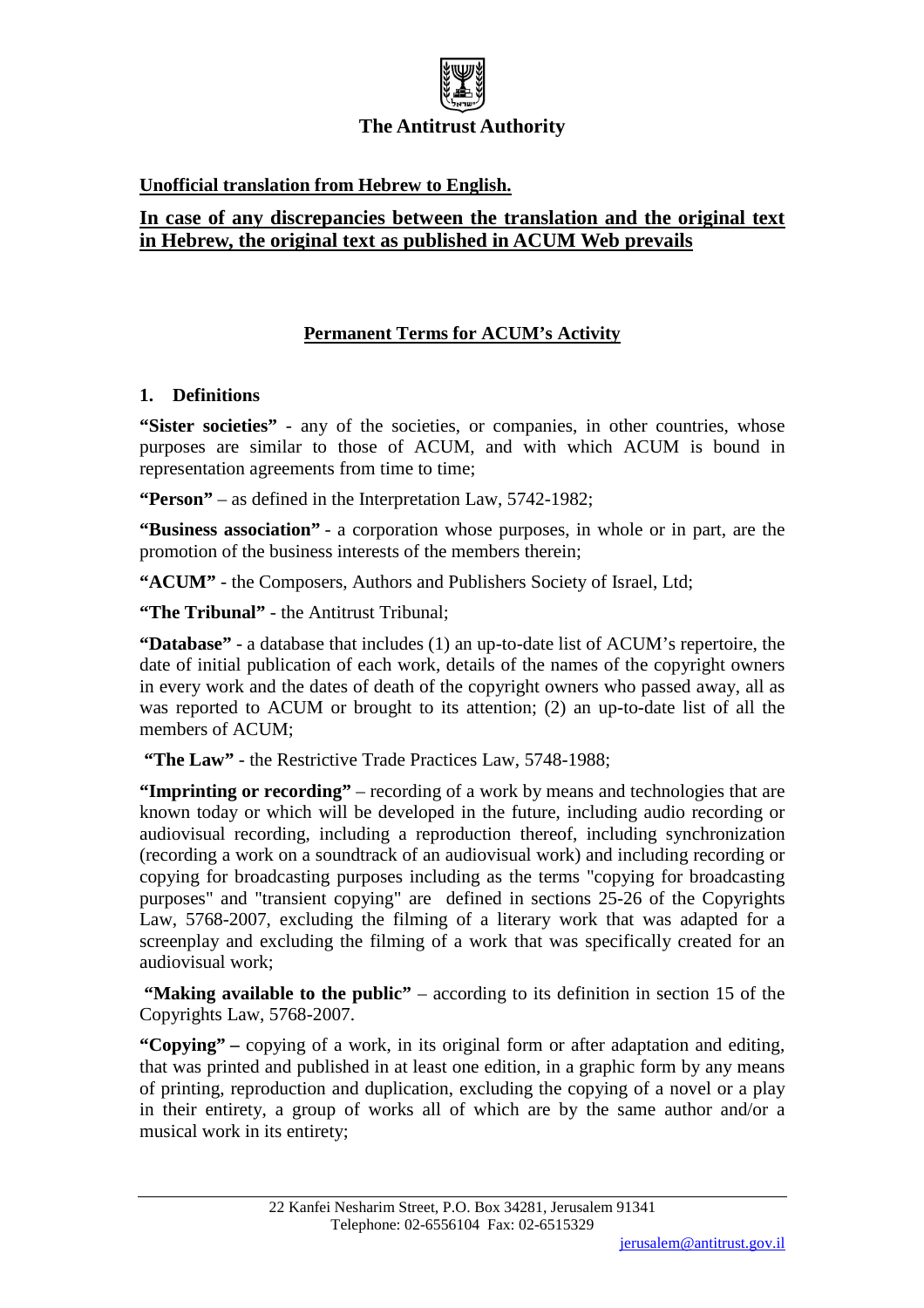**"Public playing or broadcast" -** public performance, broadcast or making available to the public, of a work, including public playing, broadcast or making available to the public of a work as part of content that is transmitted via line, wireless, digital or other communications, including providing interactive and/or on-demand services and any similar service, including via television, Internet, telephone or mobile phone, whether alone or by means of integrating it in other audio or audiovisual material, synchronization, recording for the purposes of public playing or broadcast only and recording for the purpose of archival preservation and documentation of material played in public or broadcast;

**"Copyrights"** - the right of public performance, the right of broadcasting, the right of recording, the right of copying, the right of making available to the public, or any of these, as well as any copyright required in order to provide interactive and/or ondemand services and any similar service including by means of television, Internet, mobile phone or telephone – exclusively for these purposes;

**"Members of ACUM"** - a shareholder in ACUM in accordance with the provisions of the Articles of ACUM as shall be determined after the date on which this arrangement goes into effect;

**"Work"** - a musical or literary work of any type, or part thereof, in which any of the copyrights is managed by ACUM, with the exception of dramatic works and dramatic-musical works (e.g. plays and operas put on stage);

**"Applicant" -** a person who applied to ACUM with an application to grant him a user license;

**"Music publisher"** - any publisher who is a citizen or permanent resident of Israel whose main occupation is the publication and/or distribution of music and words accompanied by music of artists;

"**Representee**" – an artist or publisher, who is not a member of ACUM, who entered in to an agreement with ACUM according to which ACUM is permitted to grant user licenses for works to which he is the owner of the copyrights;

**"User"** - any person who makes use of a work or works;

**"Management of copyrights"** - granting user licenses for a work, demanding license fees, receiving reports on the use of the work, collecting license fees from those granted licenses, distributing license fees among members and enforcing the copyrights, in whole or in part;

**"Statutory damages"** - compensation without proof of damage, as this term defined in section 56 of the Copyrights Law 5768-2007 and/or the law that preceded it, pursuant to the provisions of application of law;

**"ACUM's repertoire"** - all of the works in which the copyrights of the members of ACUM are managed by ACUM, as well as all of the works for which ACUM is authorized, from time to time, to enforce the copyrights therein, whether by virtue of agreements with sister societies or by virtue of other agreements;

**"User licenses"** - blanket or individual licenses for use of works;

**"Blanket license"** - a user license that permits use of works from ACUM's repertoire, which is not an individual license;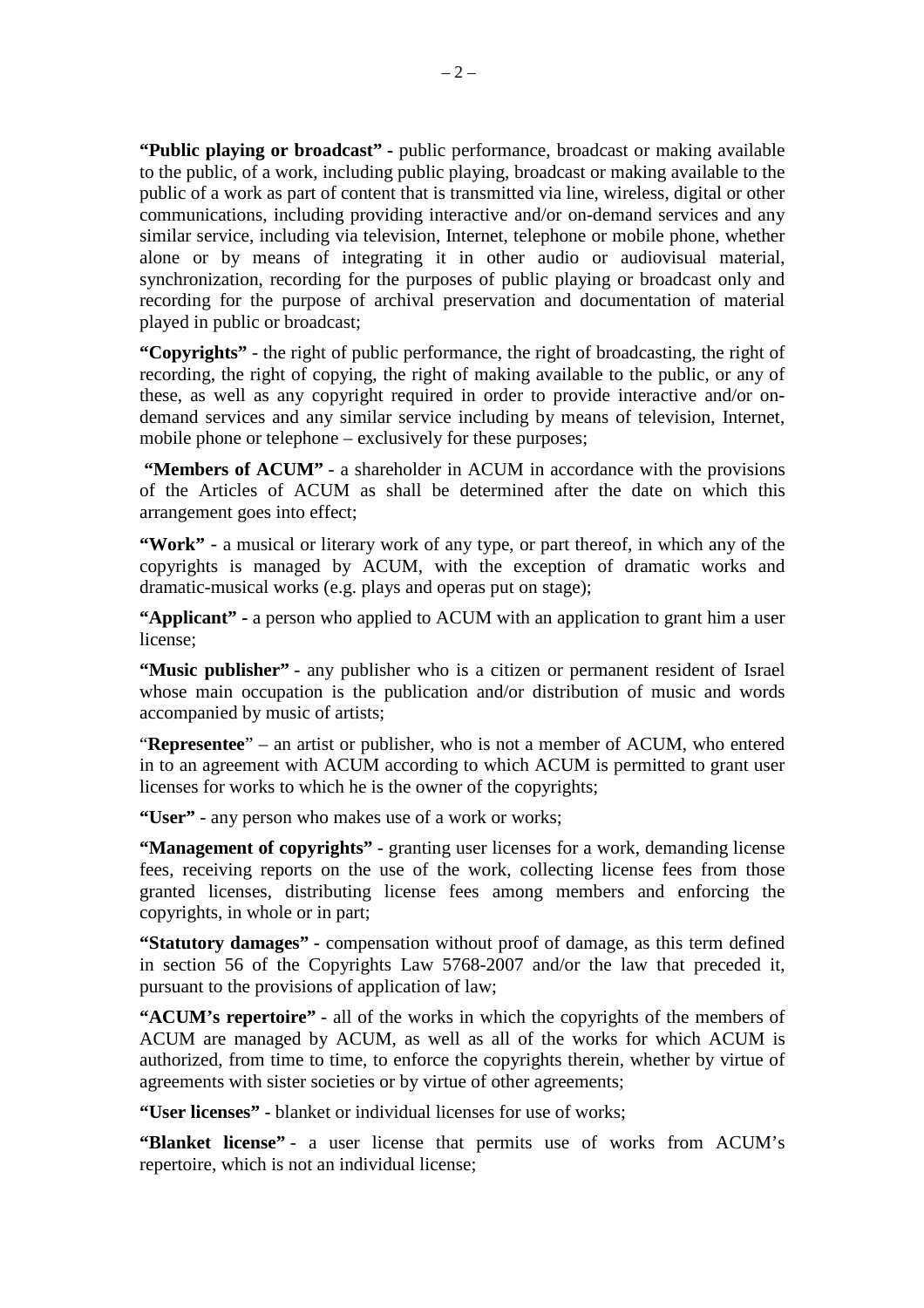**"Individual license"** - a license given to a user who is interested in using one work which he specified by its name or by the name of its artist or several works which he specified by their name or by the name of their artists, from ACUM's repertoire;

**"Use of a work"** - an act, the performance of which requires under any law the consent of the owner of the copyright, or which establishes by law a duty to pay recompense to the owner of the copyright or to ACUM. The following are the uses of works: broadcasting and making available to the public (including by means of radio, Internet, television, mobile phone or telephone), providing various services, including interactive and/or on-demand services and any similar service (including by means of television, Internet, mobile phone or telephone), public playing, copying of works, recording of works, filming of works, as well as any other use permitted by the director-general of the Antitrust Authority.

"**New service**" – use of a work for which ACUM did not grant a user license to any user in the past;

"**Related service**" – the most similar and related service to the new service.

# **2. Membership in ACUM**

- 2.1 Membership in ACUM shall be open to any artist who is a citizen or a permanent resident of Israel whose work has been published or printed, to his successors, to the person to whom the artist transferred his copyrights, to a music publisher who expresses his desire to join ACUM;
- 2.2 A member of ACUM has the right, at any time, to give notice of withdrawal from ACUM and a representee has the right, at any time, to give notice of termination of his representation by ACUM (hereinafter: "**the notice of withdrawal**"). The notice shall be delivered to ACUM and shall go into effect within 30 days of the date of receipt by ACUM and in any case, no less than 15 days from the day of publication of the withdrawal details on ACUM's Internet site in accordance with clause 6.4 below. The provisions of clause 8 below shall apply to the distribution of royalties after the notice of withdrawal.
- 2.3 Subject to the provisions of clause 8 below, a member or representee of ACUM shall have the right, at any time, to give notice to ACUM of his desire to exclude, all or some of his copyrights from ACUM's management, provided that permission was obtained from all the artists in ACUM who own rights in the works to which such notice refers, and provided that they also notified ACUM of their desire to exclude their rights pursuant to this clause. The notice of exclusion may refer to all or part of the uses of the excluded works, however if the exclusion refers only to part of the uses of the excluded works, the notice of exclusion shall be in accordance with one of the following alternatives in full or any combination of the alternatives in full, only (hereinafter: "**the notice of exclusion**"):
	- 2.3.1. Exclusion of the rights of audiovisual broadcasting including synchronization and recording for broadcasting purposes as stated, and including provision of interactive and/or on-demand services and any similar service, including via television, Internet, telephone or mobile phone.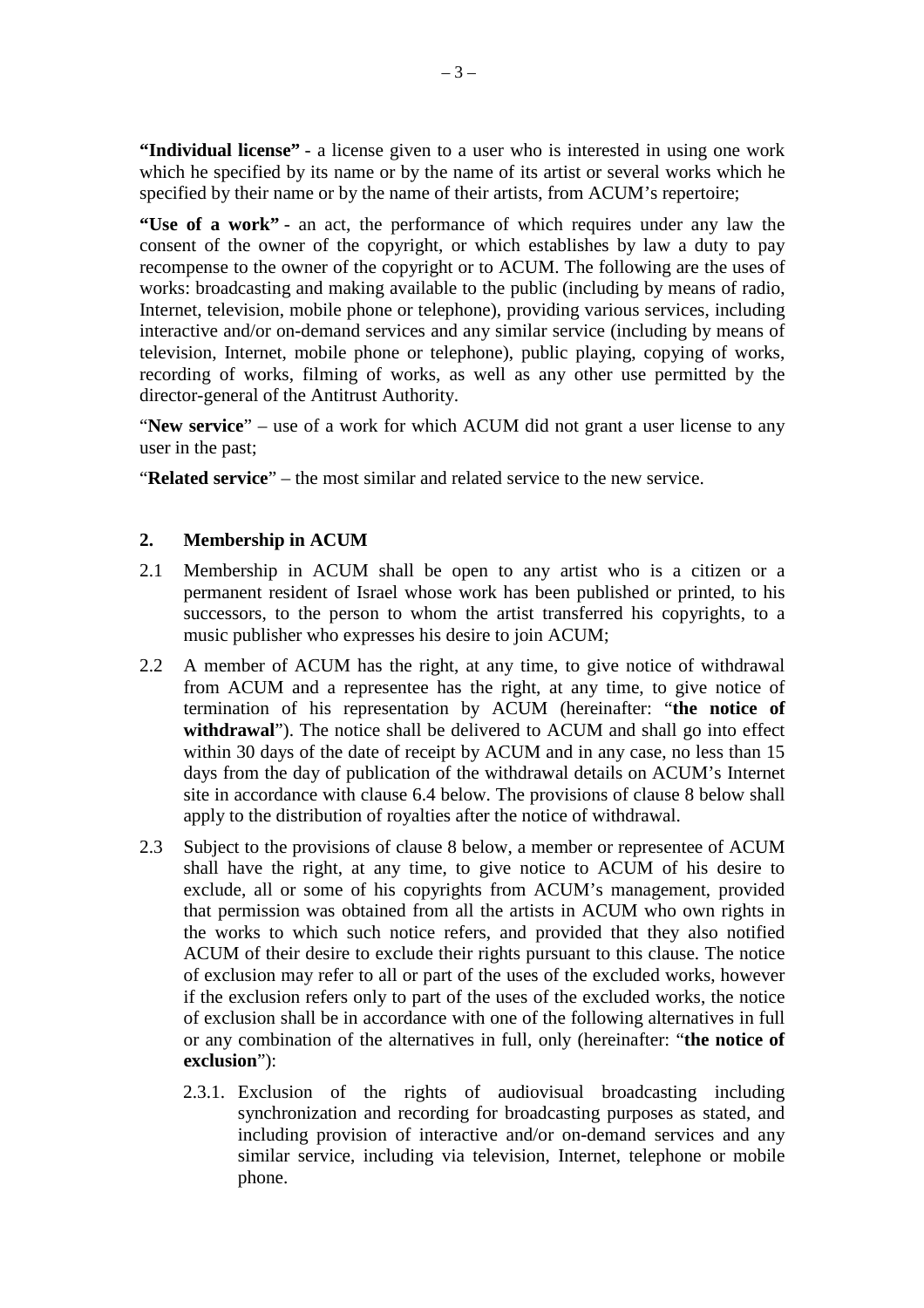- 2.3.2. Exclusion of the rights of broadcasting by means of audio including recording for broadcasting purposes as stated, and including provision of interactive and/or on-demand services and any similar service, including via radio, Internet, telephone or mobile phone.
- 2.3.3. Exclusion of the right of copying. For the avoidance of doubt, it shall be clarified that excluding the right of copying does not include the right of copying for broadcasting purposes.
- 2.3.4. Exclusion of the right of imprinting and/or recording. For the avoidance of doubt, it shall be clarified that excluding the right of imprinting and/or recording does not include the right of imprinting and/or recording for broadcasting purposes.

The notice of exclusion shall be delivered to ACUM and shall go into effect within 30 days of the date of its receipt by ACUM and in any case, no less than 15 days from the day of publication of the exclusion details on ACUM's Internet site pursuant to clause 6.5 below. The provisions of clause 8 below shall apply to the distribution of royalties after the notice of exclusion.

So long as no notice of exclusion has been delivered in accordance with this clause, rights in works which were excluded from ACUM's repertoire in accordance with clause 2.2 of The Conditions for a Temporary Permit of ACUM from December 28, 2004, December 4, 2005, December 7, 2006 or November 28, 2007 (hereinafter: "**the previous conditions**"), will once again be included in ACUM's repertoire; regarding granting user licenses by members of ACUM based upon the exclusions made in accordance with the previous conditions, it shall be deemed as though a notice was delivered to ACUM according to clause 2.5 of the previous conditions.

For the purposes of this clause, a "work" – including the accompanying lyrics and melody.

2.4 Without derogating from the aforesaid, ACUM shall grant all of its members and representees, a license, in a wording which shall be brought for the approval of the director-general, which allows every member and representee to grant licenses not via ACUM, for the whole of his copyrights or for part thereof or each of them, at his discretion (hereinafter: **"license to grant licenses"**). The granting of licenses, in accordance with this sub-clause, shall not derogate in any way from the transferring of the copyrights to ACUM by such member or representee and/or from licenses that were granted or will be granted by ACUM on the basis of the transfer of copyrights to it and such member or representee shall not be able to grant an exclusive license. ACUM will grant new members, who join ACUM after receipt of the approval, the license to grant licenses at the same time they join ACUM. The license to grant licenses is transferable and assignable from the member or representee to any third parties. Granting of a license according to this clause shall go into effect upon providing a written notice to ACUM.

#### **3. The activities that are permitted to ACUM**

3.1 ACUM may enter into an agreement with its members, whereby, subject to what is stated in this arrangement, the ownership of the copyrights in the works of its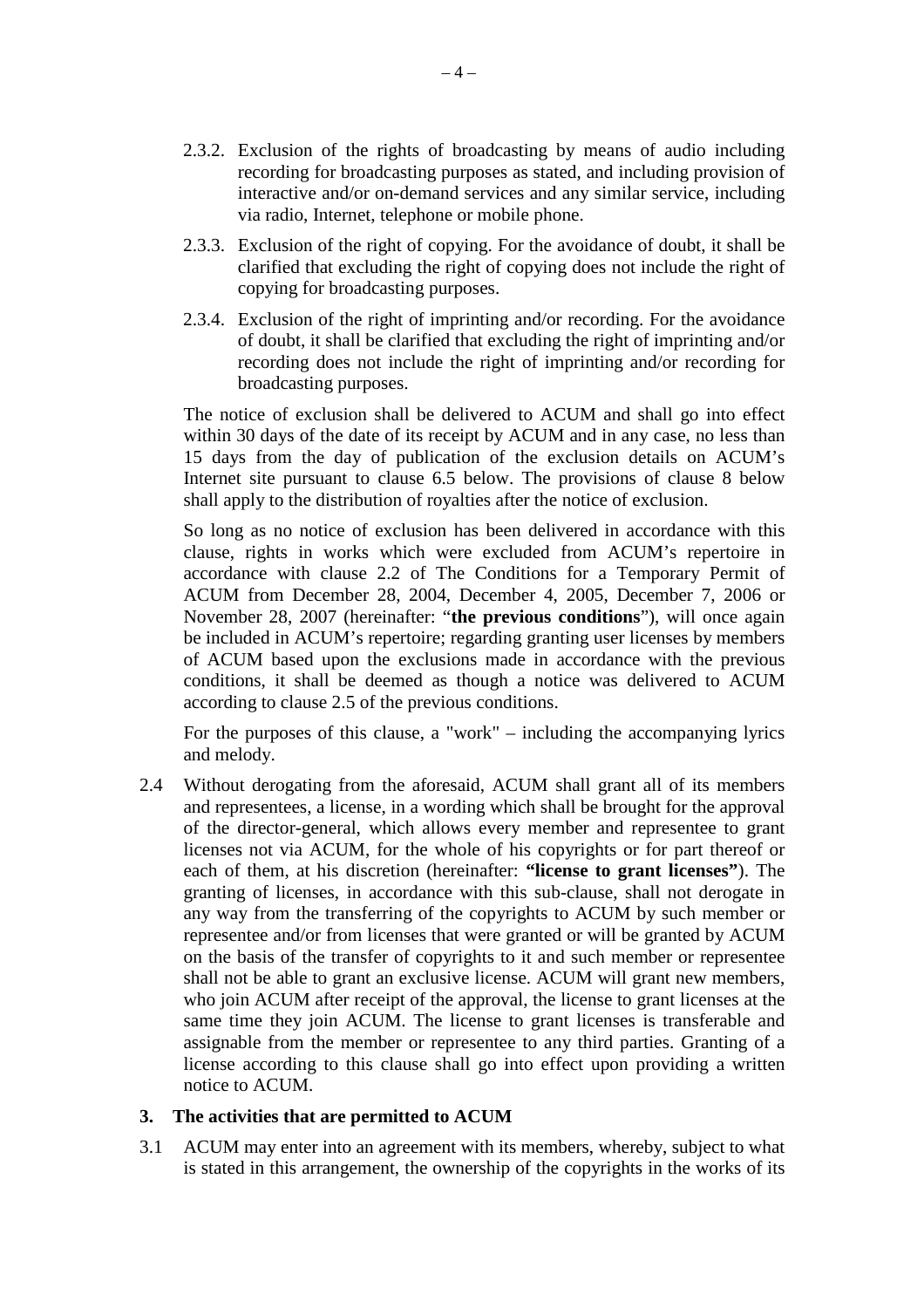members is transferred to ACUM for the purposes of their management, and it is permitted to manage these copyrights;

- 3.2 ACUM may enter into non-exclusive agreements with its sister societies for the management of the copyrights of such sister societies in Israel and is permitted to manage these copyrights. Similarly, ACUM is permitted to enter into nonexclusive agreements with sister societies for the management of copyrights that it holds in countries in which such sister societies are active.
- 3.3 ACUM is permitted to enter into a non-exclusive agreement with a representee for the management of such representee's copyrights, and it is permitted to manage such copyrights;
- 3.4 Any activity of ACUM in any sphere other than the sphere of copyright management, is not included in the permitted activities according to this arrangement, unless otherwise permitted by the Antitrust Tribunal or the director-general of the Antitrust Authority;
- 3.5 ACUM is permitted to grant users brokerage services for use of foreign dramatic works and foreign musical-dramatic works, by virtue of its agreements with the sister societies.

**Nothing stated in these conditions shall grant ACUM, its members, sister societies or any other person any rights, including copyrights, that were not granted to them by law** *ab initio***;** 

## **4. Prohibited activities**

- 4.1 ACUM and/or its members shall not prevent, restrict or intervene, in any way whatsoever, directly or indirectly, in the right of a member of ACUM to exercise the withdrawal mechanism and/or the exclusion of rights mechanism and/or the granting of rights mechanism and all whether such member desires to manage his right on his own of whether he desires to manage his rights via another person;
- 4.2 ACUM shall not enter into agreements which allow it to manage exclusively any of the copyrights in any of the works included in the repertoire of any of the sister societies within the boundaries of the State of Israel; regarding this clause "**exclusivity**" is meant to include any arrangement which actively or effectively brings about a result of exclusivity;
- 4.3 ACUM shall not unreasonably refuse to grant a user license to an applicant. Without derogating from the generality of the aforesaid, ACUM shall be deemed to be refusing unreasonably, *inter alia*, in the following cases:
	- 4.3.1. Refusal to grant a user license to an applicant who has expressed his willingness to accept upon himself the terms and the price according to which a user similar to himself entered into an agreement with ACUM within a period of no more than 2 years prior to the first communication as defined in clause 5 below, and excluding terms and/or a price that stem from the payment of temporary user fees as stated in clause 5 below;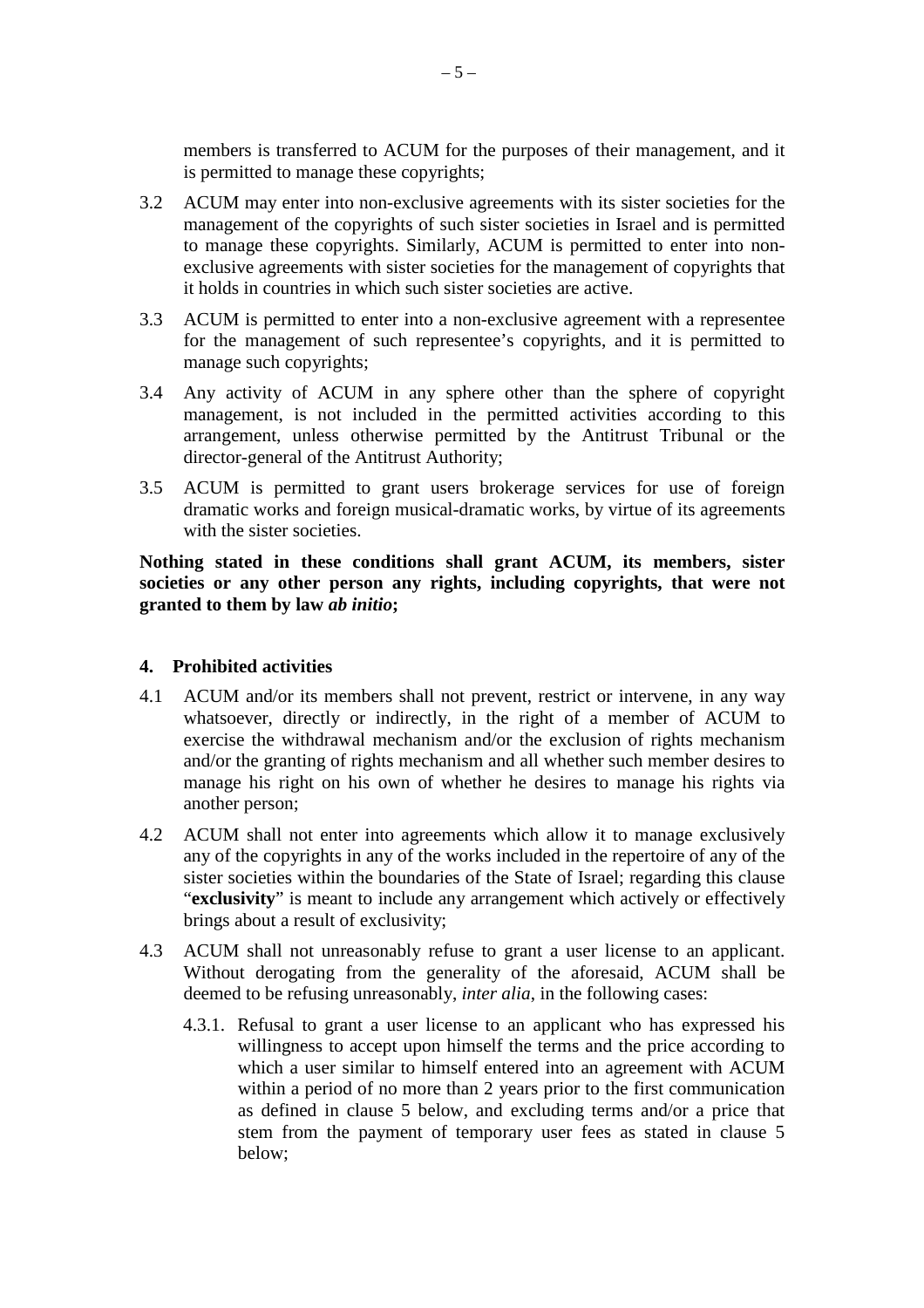- 4.3.2. Refusal to grant a user license for a use of work, when such use is in the framework of another audiovisual work and/or another audio work into which the work, regarding which ACUM is requested to grant a user license was integrated, provided that said integration was done according to a user license from ACUM;
- 4.3.3. Refusal to grant a user license to one whose main occupation is public playing of works on grounds that the works are played on someone else premises.
- 4.3.4. Refusal to grant a user license when an applicant expressed his willingness to pay license fees set by a competent court or arbitrator for a user of the same type.
- 4.3.5. An attempt to prevent a user license owner from acting according to the license that he owns.
- 4.4 Should ACUM believe that there exist circumstances which, in its opinion, constitute reasonable grounds for refusing to grant a user license, it shall give notice of this to the applicant, in writing, specifying the grounds for the refusal;
- 4.5 ACUM shall not abuse its status as a monopoly in a manner that may harm the public or reduce the competition in business between it and other joint management corporations, between it and its members, between the members amongst themselves, or between them and others;
- 4.6 Without derogating from the aforesaid, each of the following instances shall be deemed abuse of status:
	- 4.6.1 Fixing license fees at unfair rates. Without derogating from the aforesaid, license fees shall be deemed unfair, *inter alia*, (1) in case ACUM refused to adjust the license fee that it collects from a member in accordance with a decrease in the share of works managed by ACUM out of all of the works used; (2) in case ACUM refused to adjust the license fee that it collects from a user in accordance with the share of works managed by ACUM regarding which the user received a license from the owner of the rights, out of all the works used;
	- 4.6.2 A reduction or increase in the scope of user licenses offered by ACUM, not within the framework of fair competitive activity;

In this regard, an **"increase in the scope of user licenses" –** shall be deemed to include, a requirement to obtain several user licenses for exercising several copyrights needed for one use of a work. For example, separating the right of recording for the purposes of broadcasting or the right of recording for archival purposes or the right of synchronization from a broadcasting license given to television broadcasting bodies;

4.6.3 Establishing different transaction terms for similar transactions which may give certain users an unfair advantage over their competitors. With respect to this clause, transaction terms stemming from a transaction in which a similar user became engaged with ACUM over a period of more than two years prior to the first communication, as defined in clause 5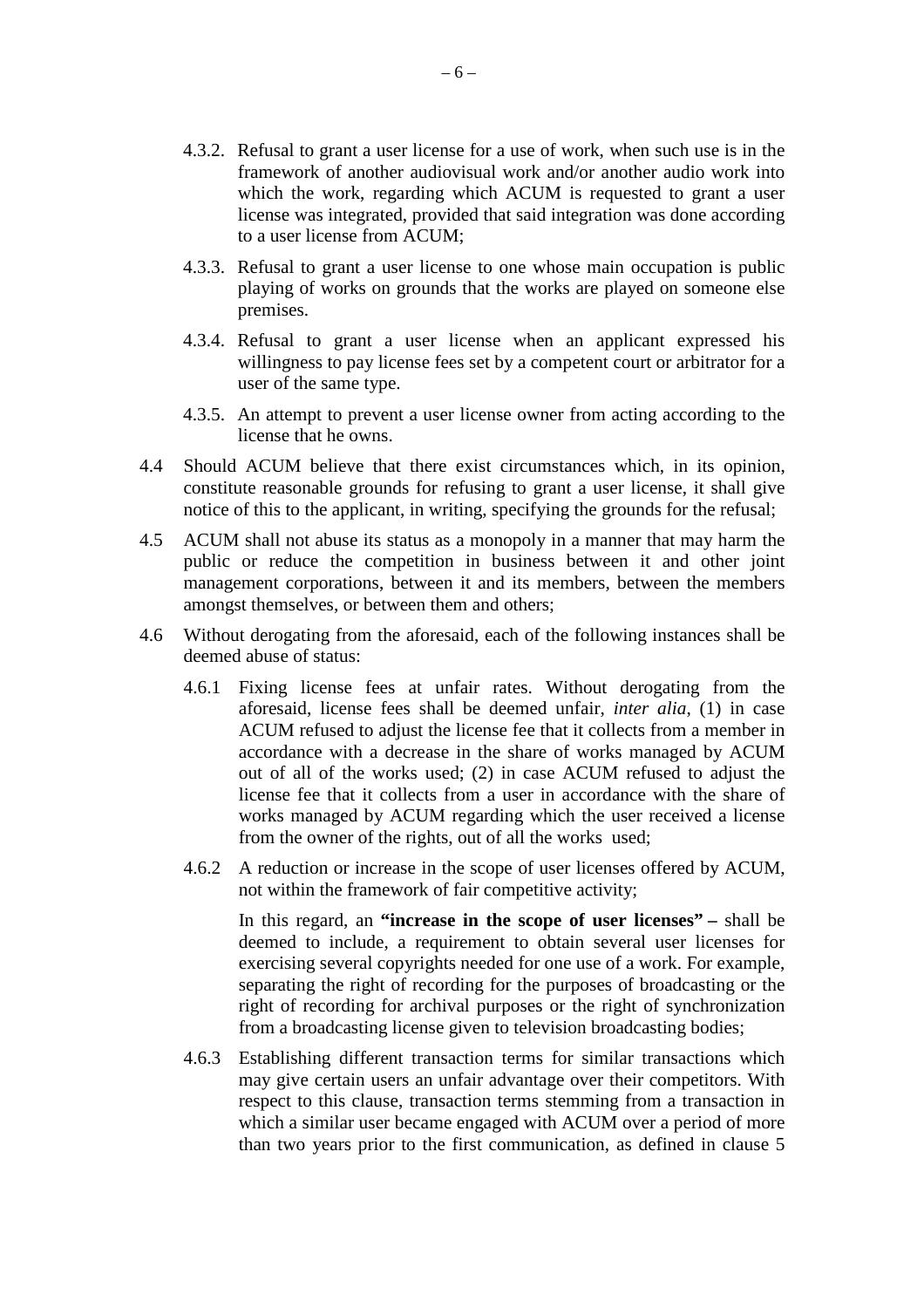below, or that stem from payment of temporary user fees as defined in clause 5 below, shall not be deemed different transaction terms;

- 4.6.4 Making the granting of a license contingent upon conditions that inherently, or in accordance with accepted commercial conditions, do not pertain to the subject of the transaction;
- 4.6.5 The provisions of clauses 4.6.1 to 4.6.4 are intended to add to the provision in clause 4.5 of this arrangement;
- 4.7 ACUM shall not refuse unreasonably to conduct negotiations with a business association with regard to the terms of a user license which shall be recommended by the association to its members. The content of this clause does not constitute approval under Article 2 of the Law, with regard to the determining of a *modus operandi* by a business association;
- 4.8 User license terms that were determined in negotiations between ACUM and a business association shall be used also in ACUM's transactions with users of the type of users incorporated in the business association, even if such users do not belong to it. However, should the terms that were agreed with a business association take into account the savings made by ACUM as a result of the actions of the association, then it is permitted to take into account the value of such savings in determining the terms for an unassociated user;
- 4.9 ACUM shall not grant an individual license, until after obtaining the consent of the members of ACUM, who prior to joining ACUM were the owners of the copyrights in the work or the works, for which an individual license was requested; for the avoidance of doubt and subject to what is stated in this arrangement it shall be clarified that ACUM shall have the right to obtain from its members an advance consent to grant individual licenses on their behalf, as long as such consent is changeable at any time, will not be all encompassing and may refer to all of the uses or part thereof. **Should the artists position not be obtained within 30 days from ACUM's request to the artist, the artist will be deemed as having consented to ACUM granting individual licenses to his works.** The artist's decision to rescind his consent will go into effect within 14 days. Notwithstanding the above stated, nothing in the provisions of this clause can prevent ACUM from granting a license in a case in which the provisions of clause 4.3.2, 8.3 and 8.5 apply.

#### **5. Determining user license fees that the user will pay**

5.1 With regard to this clause:

 "**Temporary user fees"** – temporary or permanent user fees that were determined for payment by a competent court or arbitrator, in a proceeding between ACUM and such user who received a demand for payment from ACUM pursuant to the provisions of this clause.

If no license fees were determined in a specific proceeding between the user and ACUM, the temporary user fees shall be deemed as being one of the following, according to the user's choice:

(1) The license fees determined by a competent court or arbitrator for the same type of user;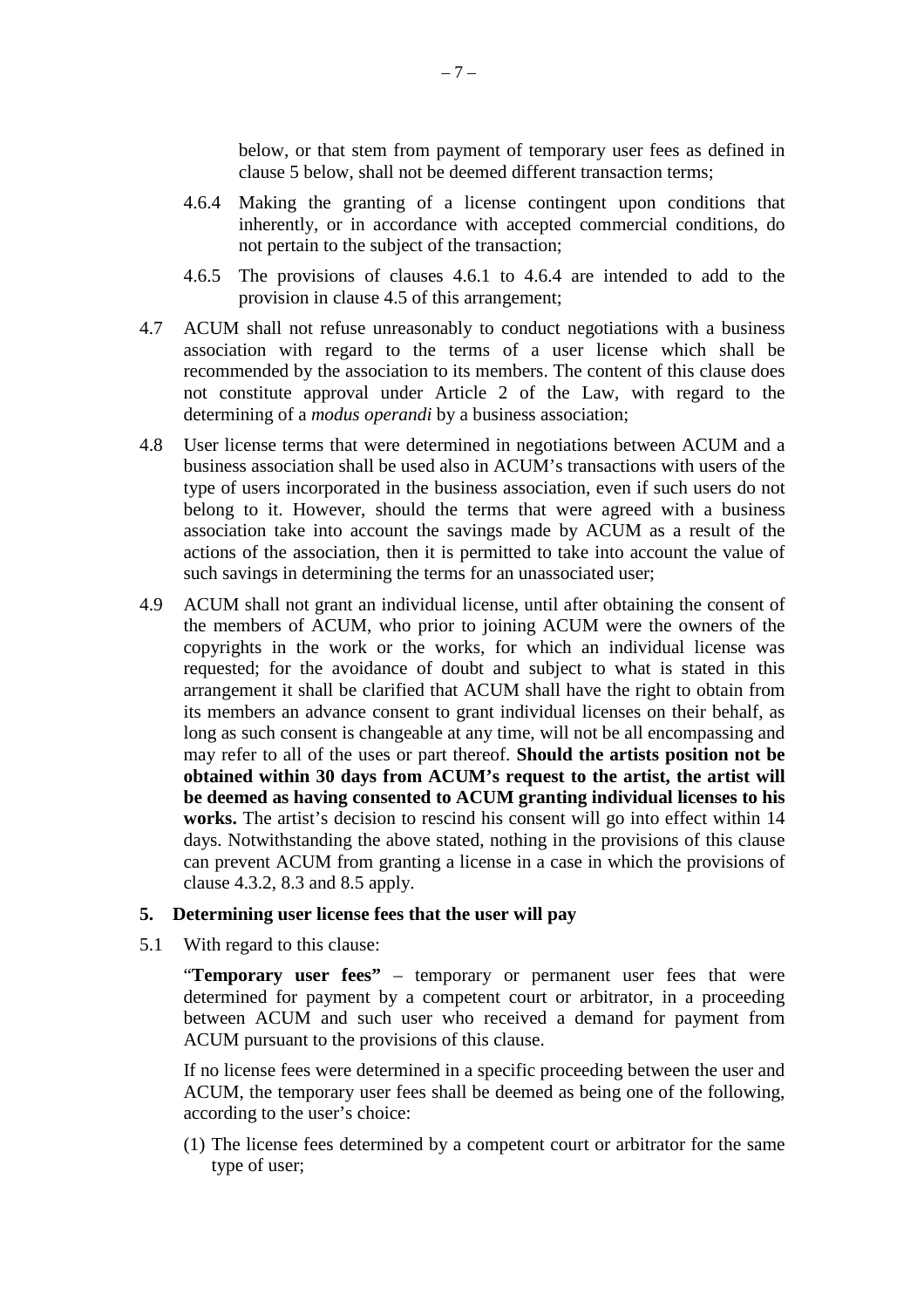- (2) The sum of the royalties that was determined for the same type of user in an agreement between ACUM and a business association representing the same type of user, subject to clause 4.8 above;
- (3) The sum of the royalties which the user paid ACUM in the framework of a license or agreement in a period of no more than two years from the date of the first communication as defined below (hereinafter: "**the relevant period**") or, in the absence of a license, the sum of royalties which was agreed upon between the user and ACUM in the relevant period;
- (4) If license fees were not determined as stated in alternatives (1)-(3), the user shall have the right to pay the sum of the royalties determined in a license between ACUM and a similar user that was given in the relevant period in accordance with the terms of the license; if no similar user who obtained a license from ACUM can be found in the relevant period, the user shall have the right to pay the sum of royalties determined in a license given to a similar user by ACUM in the period preceding the aforesaid period;
- (5) If license fees were not determined in an individual discussion between the user and ACUM in a case in which the user requests to introduce a new service, the temporary user fees will be deemed as the sum of the royalties that the user paid or would had to pay to ACUM for a similar service during the relevant period pursuant to the terms of the license. In the absence of said license, instead of the term "user" shall be written the term "similar user".

"**Similar user**" – the user with the closest and most similar characteristics of activity from among all the users;

"**The sum of the royalties**" – with the addition of linkage according to the Consumer Price Index published by the Central Bureau of Statistics.

- 5.2 ACUM shall have the right to initiate legal proceedings against users who only use the public performance right (except for broadcasting right) according to the following fixed outline, and such outline only.
- 5.3 Prior to initiating any legal proceedings ACUM will contact the user in writing and notify him of the license fees that it demands from him for the use of the works in its repertoire, in whole or in part, or what are the criteria for determining license fees as stated and their amount in accordance with these criteria (hereinafter: **"the first communication"**). ACUM shall attach to the form of the first communication a copy of the of this version of the conditions and will point out in its communication that if within 90 days from the date of the first communication, ACUM and the user do not reach an agreement with regard to payment of the license fees, it shall be have the right to act in accordance with the provisions of this arrangement. ACUM shall attach to the first communication an arbitration agreement the wording of which shall be approved by the director-general and will notify the user that in the event that he does not pay the temporary user fees within 90 days of the first communication, for the period commencing as of the date of the first communication, and in the absence of an agreement over the license fees or any other agreement – it is in ACUM's intention to apply to the competent court with a lawsuit for any relief due to it by any law, including a temporary injunction and statutory damages, all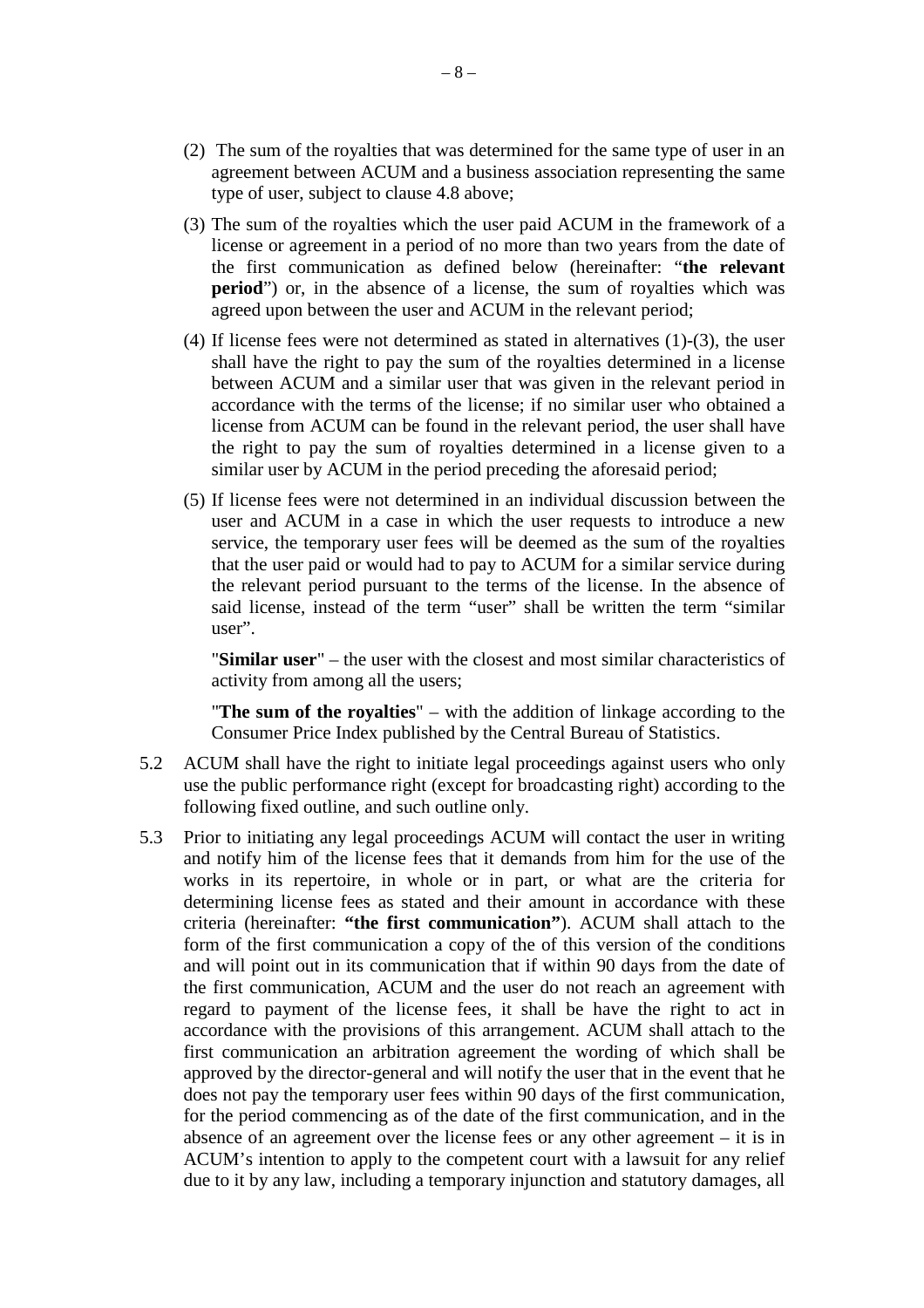in accordance with the provisions of this arrangement. ACUM will once again notify the user that in the event that he signs the attached arbitration agreement, and pays the temporary user fees, ACUM will file its claim in the framework of an arbitration proceeding and in this framework only. ACUM will allow the user to choose from one of five or more arbitrators determined by the directorgeneral and approved by ACUM (hereinafter "**the list of arbitrators**"). Should the user not choose an arbitrator from the list of arbitrators, he will be deemed as not having signed the arbitration agreement;

- 5.4 After thirty days have passed from the date of the first communication, ACUM shall send the user an additional notice in writing in which it shall clarify that only 60 days remain in order to reach an agreement on the license fees and only 60 days remain for payment of the temporary license fees (hereinafter: "**the second communication**"). ACUM will clarify to the user that in the event that he does not pay the temporary user fees within 60 days, and in the absence of an agreement on the license fees or any other agreement, ACUM shall have the right to demand any relief due to it by any law, including a temporary injunction and statutory damages, all in accordance with the provisions of this arrangement.
- 5.5 After 30 days have passed from the date of the second communication, ACUM shall send the user an additional notice in writing in which it shall clarify that only 30 days remain in order to reach an agreement on the license fees and that only 30 days remain for payment of the temporary license fees. ACUM shall clarify to the user that in the event that he does not pay the temporary user fees within 30 days, and in the absence of an agreement on the license fees or any other agreement, ACUM will have the right to demand any relief due to it by law, including a temporary injunction and statutory damages, all in accordance with the provisions of this arrangement.
- 5.6 Should the user pay the temporary user fees for the period commencing as of the date of the first communication, within 90 days of the date of the first communication, ACUM shall have the right to act only in accordance with the provisions of the is sub-clause as follows:
	- 5.6.1 After receiving temporary user fees ACUM shall have the right to apply to the competent court with a claim for relief relating to the difference between the sum of royalties demanded by it and the temporary user fees that were paid to it, inasmuch as such a difference exists. Also, ACUM will notify that in the event that the court finds that such a difference exists in favor of the user, ACUM shall return such difference to the user. ACUM shall not have the right to petition for a temporary injunction or statutory damages. ACUM shall point out in its claim that it is being filed pursuant to the provisions of this arrangement, and that because of this, and subject to its provisions, it is not requesting, on the date of filing the claim, a temporary injunction and is not filing a claim for statutory damages;
	- 5.6.2 ACUM shall have the right to notify the court that it requests from the court to determine the proper amount of royalties for a user for a minimal period from the date of the first communication until three years after giving its judgment. ACUM shall have the right to further notify the court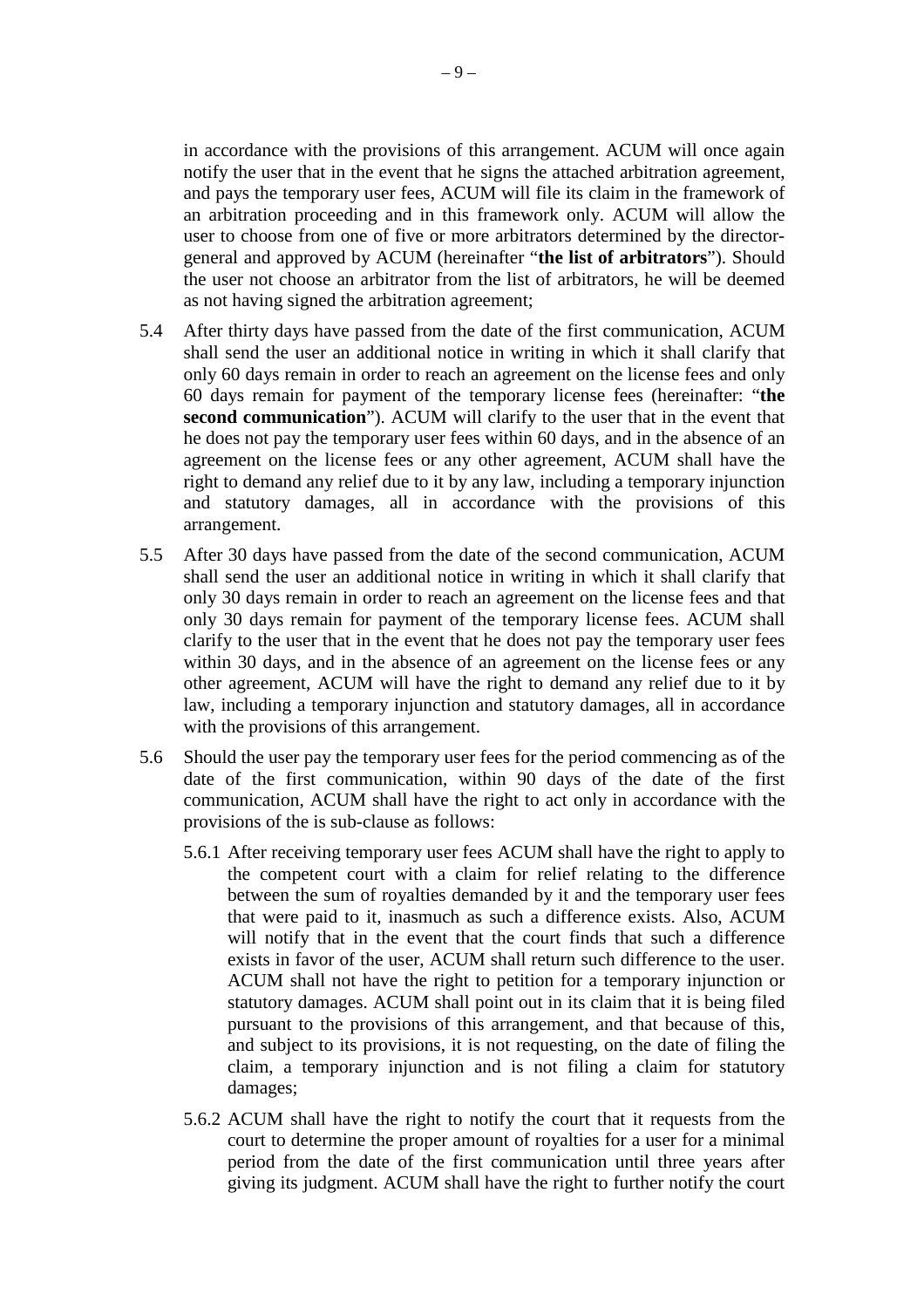that it requests from the court to set a provisional relief of temporary user fees for the period commencing as of the date of the first communication, as well as the amount of the temporary user fees, until the date of a decision on the amount of the permanent user fees. In a case in which ACUM claims royalties for the entire period of use, in accordance with clause 5.6.4 below, the words *"the first communication"* shall be replaced with the words *"the commencement of actual use."*

- 5.6.3 Should ACUM file a claim as specified in clause 5.6.1 above, ACUM shall notify the user and the court, upon filing the claim that it is prepared that the court act in accordance with section 79B of the Courts Law [Consolidated Version] 5744-1984 (hereinafter: "**the Courts Law**") and refer the dispute to the decision of an arbitrator who shall be chosen from the list of arbitrators. The arbitrator shall act in accordance with the provisions of the substantive law but shall be exempt from the procedural rules and evidence law. For the avoidance of doubt it shall be clarified that the user shall have the right to clarify the matter under dispute in a regular judicial proceeding;
- 5.6.4 In a claim according to this sub-clause 5.6 ACUM shall have the right to claim royalties for the period commencing on the date of the first communication only. However if ACUM was made aware of a continuous use being carried out on works from ACUM's repertoire without a license as required by law, and ACUM contacted that user according to the clause 5 outline no later than a year as of the day it initially became aware of the said use without a license, ACUM shall have the right to claim royalties for the entire period of actual use. Clause 5.6.4 shall not apply to claims filed according to this clause 5 outline, in cases in which the first communication is made before 1.4.09.
- 5.7 Without derogating from the aforementioned, a user who paid the temporary user fees shall have the right to bring the dispute regarding the actual requirement to pay the user license fees or regarding their amount before an arbitrator who will be chosen by him from the list of arbitrators. The user will sign the arbitration agreement, in a wording that will be approved by the director-general. Should a user sign the arbitration agreement as stated, ACUM shall have the right to bring the dispute regarding the claim for difference as written in clause 5.6.1 above, before the arbitrator.
- 5.8 If within 90 days of the first communication the user did not pay the temporary user fees, and he did not reach any other agreement with ACUM, ACUM shall have the right to request from the court any relief that it has the right to claim according to law including, *inter alia*, for grant of a temporary injunction, prohibiting the user from using any of the works in ACUM's repertoire, in whole or in part, and/or to file a claim for statutory damages relating to the period set out in clause 5.6.4above, and such period only. Additionally, ACUM shall notify, subject to the user's agreement and reserving its rights regarding demanding statutory damages and/or a temporary injunction for the period of the breach, that it is prepared that the court refer the dispute to the decision of an arbitrator, from the list of arbitrators, as stated in section 79B of the Courts Law,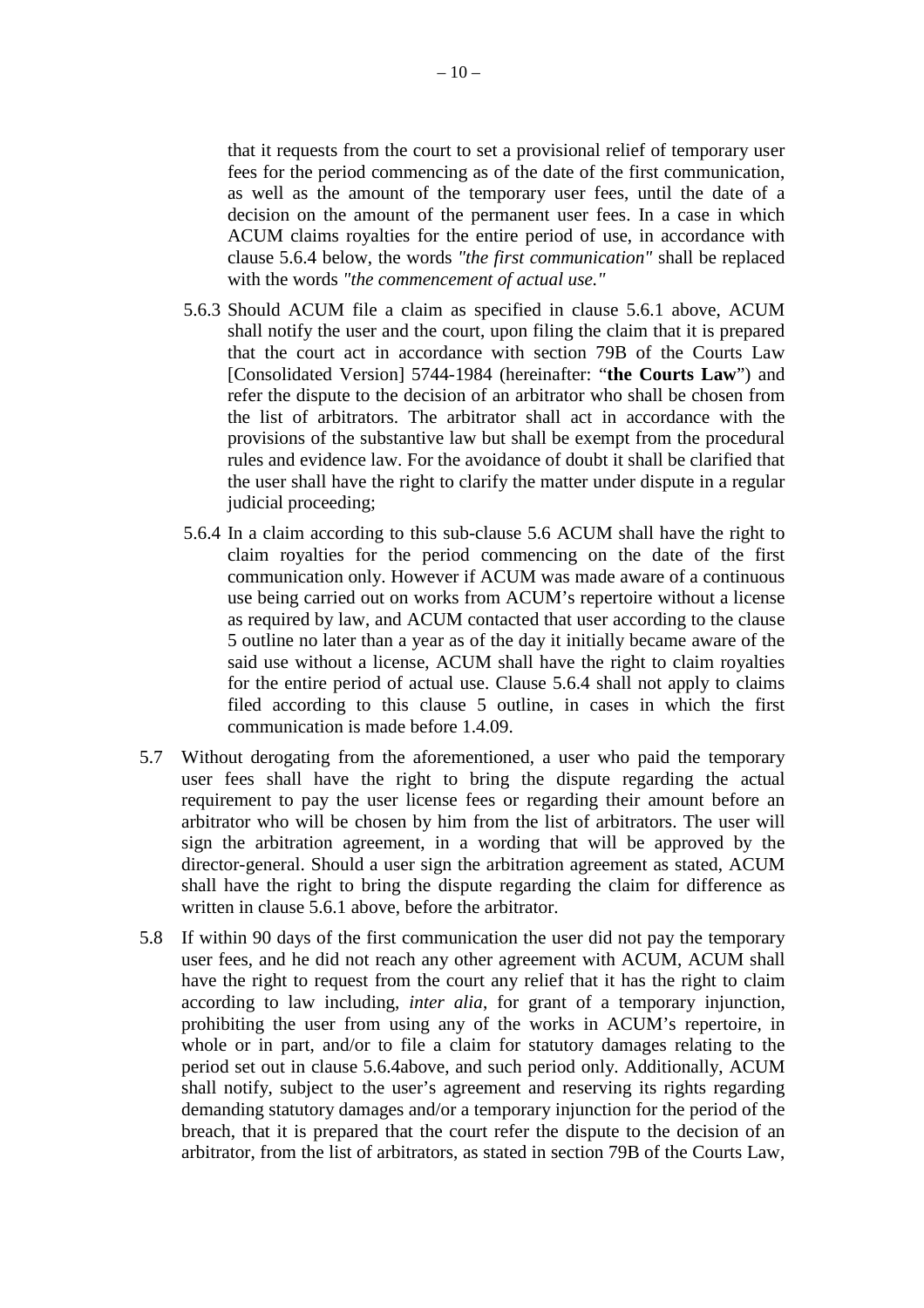and in such a case, the arbitrator will act in accordance with the substantive law and will be exempt from the rules of procedure and evidence;

- 5.8AWithout derogating from the aforesaid, a user shall have the right to bring a dispute pertaining to the license terms before an arbitrator who will be chosen by him from among a list of arbitrators, provided that, if there is no dispute regarding the actual obligation to pay user license fees or their amounts, the user will pay permanent user fees. The user will sign the arbitration agreement in the wording approved by the director-general.
- 5.9 ACUM shall notify the user and the court or the arbitrator, depending on the circumstances, that in claims regarding the matter of determining the suitable user fees required by it, it agrees to undertake the burden of persuasion and the burden of evidence with regard to the reasonableness of the user license fees that it demands;
- 5.10 Nothing stated in the provisions of this arrangement shall deprive the user of any right or restrict him or impose upon him any burden whatsoever. Without derogating from the generality of the aforesaid, nothing in the provisions of these conditions shall prevent a user or restrict him in any way from denying his liability to ACUM, from opposing a permanent or temporary injunction against him, from opposing any demand of ACUM for payment of a temporary license fee, from defending himself against any claim for statutory damages or from acting for the return of monies paid to ACUM for a user license or temporary user fees for the present or the past;
- 5.11 ACUM shall not oppose the joining of a business association, whose members are of the same type as the user who is a party to a proceeding, to any proceeding before the court or the arbitrator, depending on the circumstances, if the user so requested;
- 5.12 If a judgment is given in a proceeding to which a business association was a party, and in it were determined the terms of a license or royalties that a user shall pay, terms or the royalties that were determined shall serve as a *prima facie* standard also with regard to the other users of that type, subject to what is stated in clause 4.8 above.
- 5.13 Subject to receiving approval from the director-general as stated below and not withstanding what is written anywhere else in this arrangement, ACUM shall have the right to apply to the competent court in a request for an immediate temporary injunction against a pirate, all in accordance with the following:
	- 5.13.1 ACUM shall approach the director-general and request his permission to file a motion for a temporary injunction against a pirate;
	- 5.13.2 The director-general shall notify ACUM within 7 business days of receipt of ACUM's request whether he approves its request to file a motion for a temporary injunction or opposes it;
	- 5.13.3 Should the director-general not notify within 7 business days of receipt of ACUM's request regarding his opposition, he shall be deemed as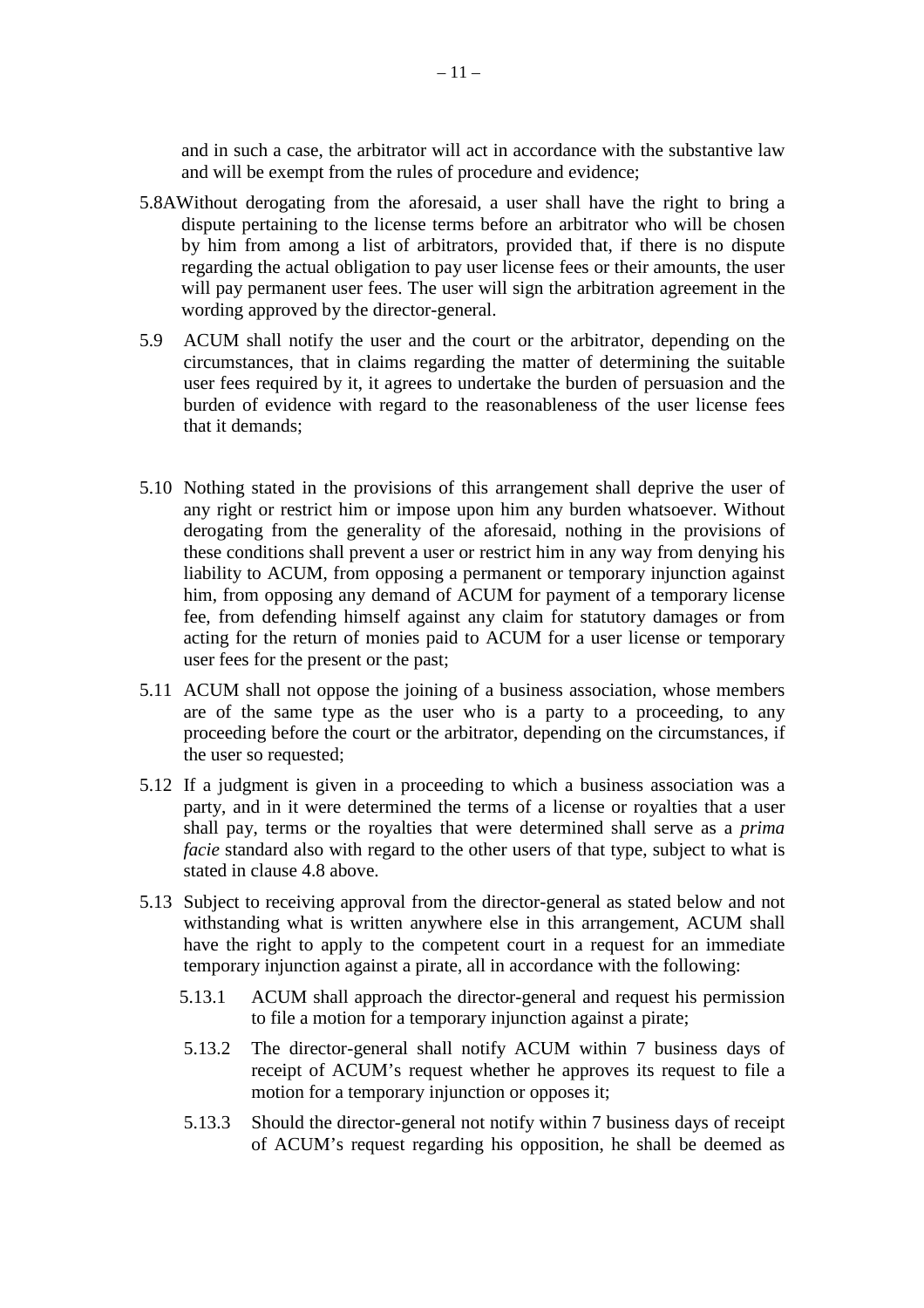having agreed to the filing of a temporary injunction against said pirate;

With regard to this clause a "**pirate**" – is someone who produces and/or distributes on a large scale, media (including audio, video and files distributed on the Internet) that protected works were imprinted and/or copied on to them without the consent of the copyright owner and without contacting him. For the avoidance of doubt it is thus clarified that someone who broadcasts works over the Internet shall not be deemed a pirate. In this regard "**Internet broadcasting**" includes: broadcasting over the Internet simultaneously to its being transmitted via a different technological medium (simulcasting); broadcasting transmitted only via the Internet (webcasting); as well as broadcasting of a certain program or part thereof (to exclude broadcasting of specific works) according to the demands of the listener (on demand).

- 5.14 The content of clause 5.13 shall apply also to ACUM's requests for a temporary injunction against a producer and/or a commercial advertisement broadcaster as well as against the producer of a one time show. Yet should the director-general not notify ACUM of his opposition in such a case, within 3 business days of receipt of ACUM's request, he shall be deemed as having agreed to filing a motion for a temporary injunction against such producer and/or broadcaster;
- 5.15 ACUM shall transfer its requests to the director-general as stated in clauses 5.13 and 5.14 above, in accordance with the place and manner as the director-general shall notify ACUM from time to time.
- 5.16 For the avoidance of doubt it shall be clarified that the conditions above apply to an initial engagement between ACUM and a user, as well as to the renewal of an expired license as well as to an engagement between ACUM and a user after the end of a legal proceeding between them;
- 5.17 The wording of the first communication, the wording of the second communication and the wording of the arbitration agreement shall be transferred for the approval of the director-general.
- 5.18 If the proceeding between the user and ACUM ends in an agreement, or with a ruling of the court or the arbitrator concerning the user license fee that the user must pay to ACUM and the terms for the payment thereof (hereinafter: "**terms of use**"), and as long as the user has not breached these terms, ACUM shall not initiate any other proceedings against the user that concern the terms of use determined by the court or the arbitrator and for such period only.

In the event that the user violates the decision of the court or the arbitrator, as the case may be, with respect to the terms of use, ACUM shall have the right to request of the court or the arbitrator, to impose a temporary injunction, prohibiting the user from using any of the works in ACUM's repertoire, all or part, and/or to file a claim for statutory damages that will refer to the period commencing on the day on which the user began to violate the decision of the court or the arbitrator and to such period only;

5.19 ACUM shall transfer to the director-general an annual report with regard to legal proceedings, including arbitration proceedings that took place between it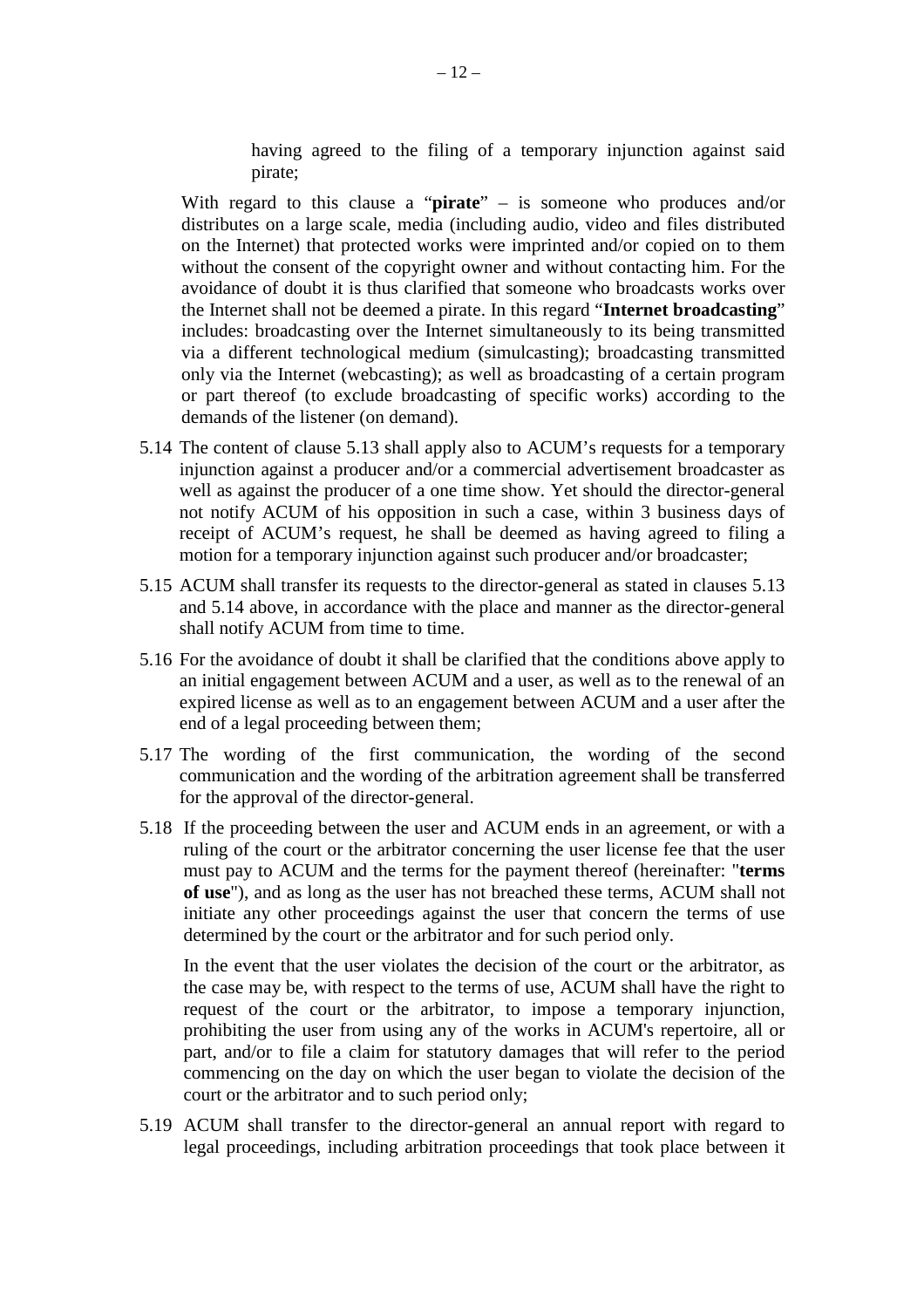and users in accordance with this clause, and in accordance with his demand, it shall transfer to him any information relating thereto.

#### **6. Establishment and management of a database**

ACUM shall establish and manage a database as detailed below:

- 6.1 The database shall be publicized in full at ACUM's Internet site. ACUM shall make sure to update the database at least once a week;
- 6.2 A person who is interested in doing so may inspect the database via ACUM's Internet site. Without derogating from the generality of the aforesaid, ACUM's Internet site shall allow one to check whether a certain work included in the database is part of ACUM's repertoire or not. For the avoidance of doubt, the access to this service also, shall be open to everyone and at no additional cost on their part;
- 6.3 ACUM shall publicize on its Internet site an up-to-date list of the sister societies which signed agreements with ACUM;
- 6.4 ACUM shall publicize a clear notice on its Internet site according to which a member or representee in ACUM announced his desire to withdraw from ACUM according to clause 2.3 above, which shall include the following details:
	- 6.4.1 The identity of the member or representee that is withdrawing.
	- 6.4.2 The date that the notice of withdrawal goes into effect.
- 6.5 ACUM shall publicize a clear notice on ACUM's Internet site according to which a member or representee in ACUM announced his desire to exclude a single work from ACUM's management according to clause 2.2 above, which shall include the following details:
	- 6.5.1 The identity of the work that was excluded.
	- 6.5.2 The type of rights that were excluded.
	- 6.5.3 The date that the notice of exclusion goes into effect.
- 6.6 ACUM shall indemnify a license holding user for any expense said user may incur from unauthorized use that occurred as a result of the user's reliance on the database publicized on ACUM's Internet site. However, if ACUM publicizes a notice on its Internet site as stated in clauses 6.4 and 6.5 above, it will have no obligation to indemnify as stated in this clause, for use that was not in accordance with these terms.

### **7. Absence of discrimination and publication of a price list and license terms**

- 7.1 Similar users shall be entitled to similar license terms.
- 7.2 ACUM's price rates and sample license terms for all of the users, with details of the criteria for calculating license fees, shall be publicized on ACUM's Internet site. Next to every publication of ACUM's price rates and license terms it shall be written in a clear form that these rates and license terms were determined by ACUM and at its responsibility only.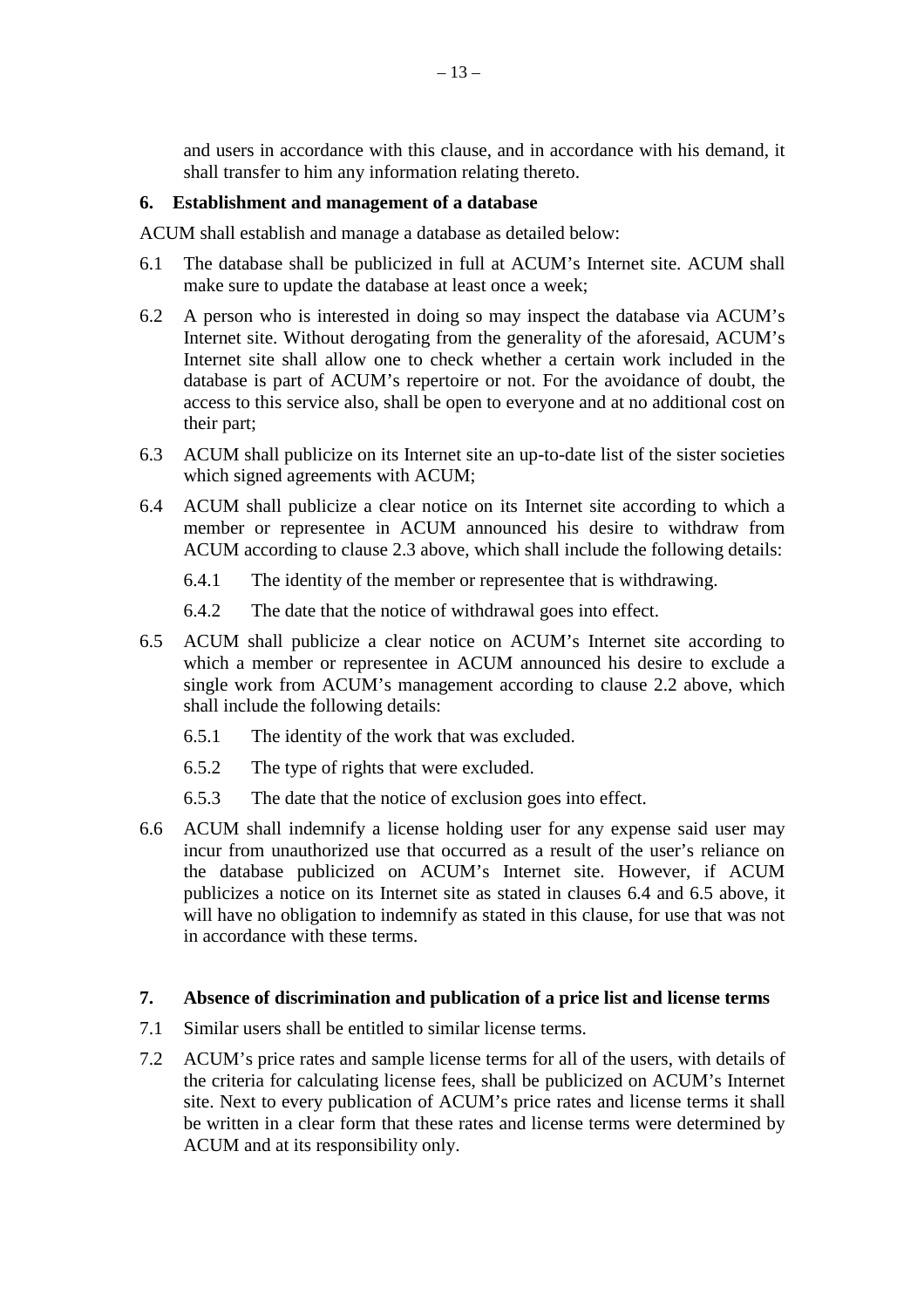- 7.3 Nothing in clauses 7.1 and 7.2 can prevent ACUM from granting discounts or benefits in license terms, so long as in such discount or its amount, there is no granting of an unfair advantage to that same user over his competitors;
- 7.4 Acum's Internet site shall publicize all of the judicial decisions and arbitrator decisions (hereinafter: "**decisions**") pertaining to ACUM's price rates and license terms for users, as well as all the reasoned decisions pertaining to the matters of users and members of ACUM, including claims of breach of copyrights and criteria for distributing royalties to members and all as of April 1, 2004.

## **8. Withdrawal and exclusion**

- 8.1 A notice of withdrawal or exclusion according to clauses 2.2 and 2.3 above shall not derogate from the scope of a user license given to a user prior to the date of said withdrawal or exclusion, and the user license shall continue to encompass all of the works that were included in it *ab initio*, as though no notice of withdrawal of exclusion had been given, until the  $31<sup>st</sup>$  of December, or until the date of the end of the effective valid license, according to the earlier date, as long as a notice was given by the  $30<sup>th</sup>$  of November of that year; if no notice was given until the  $30<sup>th</sup>$  of November of that year, the license shall continue to encompass all of the works that were in it *ab initio* as though no notice of withdrawal of exclusion had been given, until the  $31<sup>st</sup>$  of December of the following year, or until the date of the end of the effective valid license, according to the earlier date.
- 8.2 ACUM shall include, as one of the licensing conditions between it and its members and representees, a provision in favor of the user, whereby the withdrawer or excluder waives any right to sue a user as long as he acts by virtue of a valid license held by him from ACUM, even after having giving the notice of withdrawal or exclusion, pursuant to what is stated in clause 8.1 above.
- 8.3 Without derogating from what is stated in clauses 2.2, 2.3 and 8.1 above, if a work is integrated into an audiovisual work according to a user license from ACUM, the notice of withdrawal or exclusion shall not prevent the use of said audiovisual work, in which the synchronization was done prior to the notice of withdrawal or exclusion, on condition that the user has a prior user license from ACUM for such use.
- 8.4 ACUM shall include, as one of the licensing conditions between it and its members and representees, a provision in favor of the user, whereby the withdrawer or excluder waives any right to sue a user as long as he acts by virtue of a valid license as specified in clause 8.3 above, for uses to an audiovisual work that a different work was integrated into according to a user license from ACUM.
- 8.5 Without derogating from what is stated in clauses 2.2, 2.3 and 8.1 above, if a work is integrated into another audio work according to a user license from ACUM, the notice of withdrawal or exclusion shall not prevent the uses of said audio work, into which the other work was integrated, prior to the notice of withdrawal or exclusion, on condition that the user has a prior user license from ACUM for such use.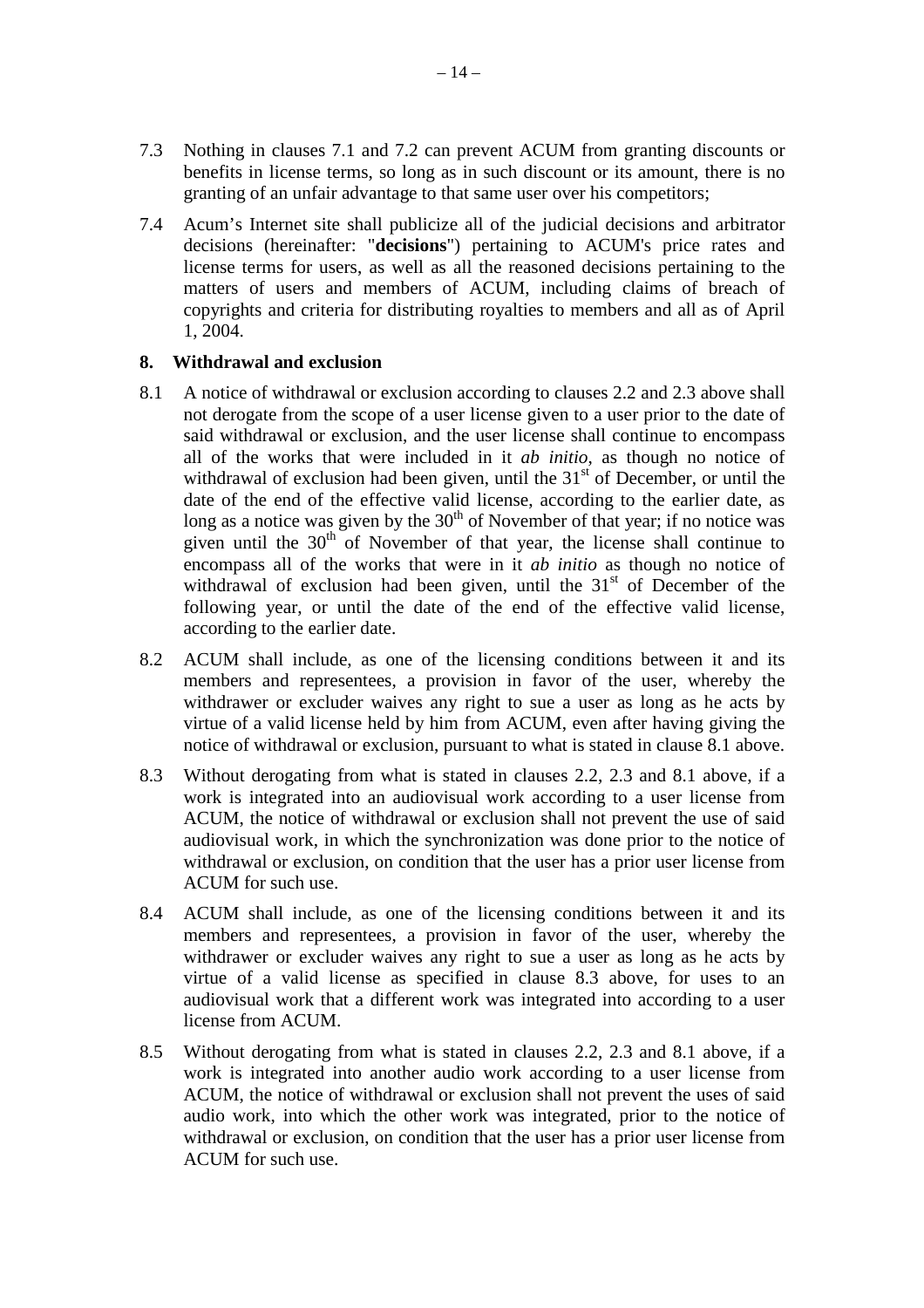- 8.6 ACUM shall include, as one of the licensing conditions between it and its members and representees, a provision in favor of the user, whereby the withdrawer or excluder waives any right to sue a user as long as he acts by virtue of a valid license as specified in clause 8.5, for uses to an audio work that a different work was integrated into, according to a user license from ACUM.
- 8.7 Without derogating from the above said, the withdrawer or excluder shall be entitled to his relative share of the license fees collected for the use of his works which were done via the use of user licenses from ACUM, even if the date of payment of royalties or the date of their distribution shall occur after the date of withdrawal of exclusion.
- 8.8 As of the date of notice of withdrawal or exclusion and until the end of the date of the withdrawer's or the excluder's entitlement to royalties as stated in clause 8.7, or until the effective date of withdrawal or exclusion, the later of the two, ACUM shall not change the manner in which it calculates the royalties to which the withdrawer or excluder is entitled, and *inter alia*, it shall not change the formula for evaluating works in a manner that might harm the withdrawer or the excluder. Without derogating from the above stated, ACUM shall not change the rights attached to the excluder's share, unless such changes apply to all members of ACUM.

With regard to this clause "**user license**" – includes payment of temporary user fees as defined in clause 5.1 above.

## **9. Distribution of royalties**

- 9.1 ACUM shall distribute royalties to its members in a manner that is consistent with the scope and nature of the actual use of its members' works, including by way of sampling – in a case in which ACUM has no way of obtaining sufficient data on the scope and nature of the use, or in a case in which the processing of data requires an unreasonable allocation of resources. Nothing in this clause may prevent ACUM from distributing general royalties, subject to rules that shall be approved by the director-general;
- 9.2 ACUM shall not discriminate between its members and representees, or in and amongst themselves, in determining the criteria for determining the scope of use and the formula for distribution of royalties;
- 9.3 The criteria for determining the scope of the use and the formula for distribution of the royalties shall be transparent and shall be given to any member, in a language that is clear and equal to everyone;

#### **10. The board of directors of ACUM**

At least one third of the members of the board of directors of ACUM shall be external directors as this term is defined in article E of the first chapter of the sixth section of the Companies Law, 5759-1999, and the provisions of this article shall apply, mutatis mutandis, to ACUM.

#### **11. Internal enforcement program**

11.1 ACUM shall operate an internal program for the enforcement of the antitrust laws, according to the format that was published by the Antitrust Authority in